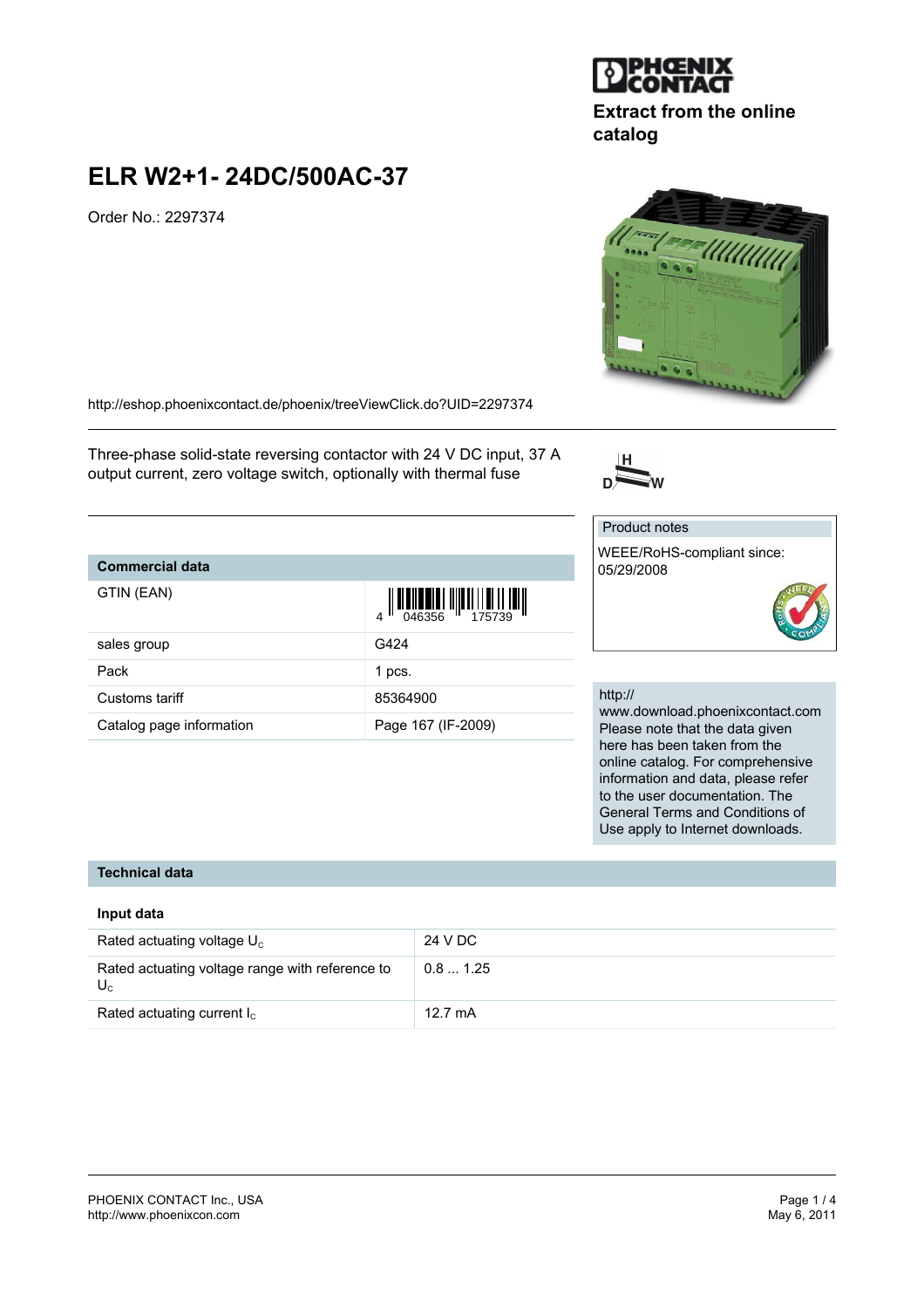# ELR W2+1- 24DC/500AC-37 Order No.: 2297374 <http://eshop.phoenixcontact.de/phoenix/treeViewClick.do?UID=2297374>

| Switching threshold "0" signal, voltage | 9.6V                                                  |
|-----------------------------------------|-------------------------------------------------------|
| Switching threshold "1" signal voltage  | 19.2V                                                 |
| Protective circuit                      | Protection against polarity reversal Suppressor diode |
|                                         | Surge protection                                      |
| Status display                          | Yellow LED                                            |
| Indication                              | Red LED                                               |

### **Output data, load relay**

| Output name                   | AC output                      |
|-------------------------------|--------------------------------|
| Nominal output voltage        | 500 V AC                       |
| Nominal output voltage range  | 48 V AC  575 V AC              |
| Periodic peak reverse voltage | 1200 V                         |
| Load current                  | max. 37 A (see derating curve) |
| Leakage current               | 6 mA                           |
| Residual voltage              | < 1.5 V                        |
| Surge current                 | 1300 A ( $t = 10$ ms)          |
| Max. load value               | 9000 $A^2$ s                   |
| Type of protection            | <b>RCV</b> circuit             |
| Surge voltage protection      | $> 575$ V AC                   |

#### **General data**

| Width                                   | 147.5 mm                              |
|-----------------------------------------|---------------------------------------|
| Height                                  | 99 mm                                 |
| Depth                                   | 114.5 mm                              |
| Test voltage input/output               | $5 \text{ kV}_{\text{rms}}$           |
| Ambient temperature (operation)         | $-25 °C  70 °C$                       |
| Ambient temperature (storage/transport) | $-25 °C  70 °C$                       |
| Mounting position                       | Vertical (horizontal DIN rail)        |
| Assembly instructions                   | Can be aligned with spacing $=$ 40 mm |
| Operating mode                          | 100% operating factor                 |
| Degree of protection                    | <b>IP20</b>                           |
| Name                                    | Standards/regulations                 |
| Standards/regulations                   | <b>DIN EN 50178</b>                   |
|                                         | EN 60947                              |
| Name                                    | Power station requirements            |
| Standards/regulations                   | DWR 1300 / ZXX01/DD/7080.8d           |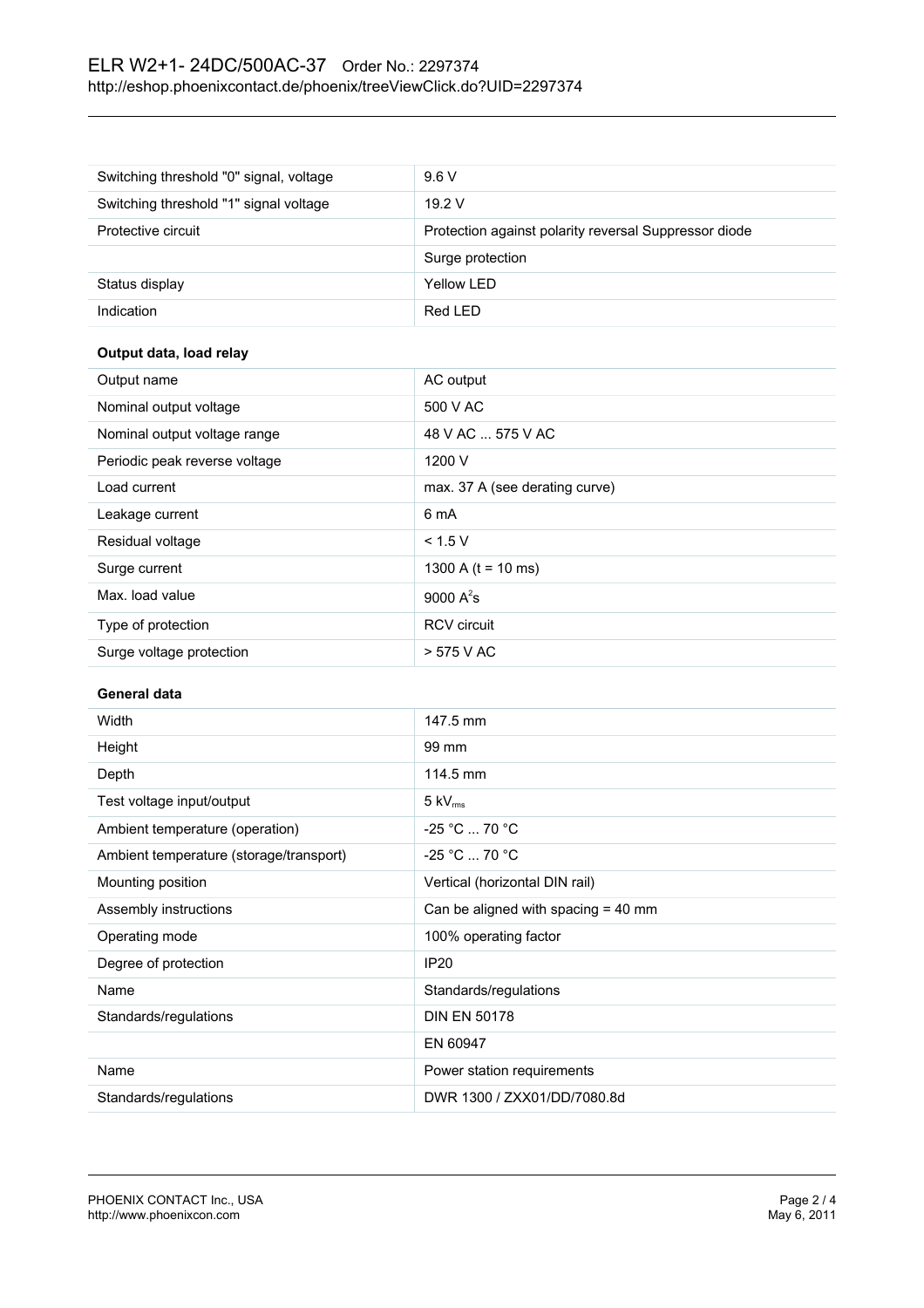| Name                             | Air and creepage distances between the power circuits |
|----------------------------------|-------------------------------------------------------|
| Standards/regulations            | <b>DIN EN 50178</b>                                   |
| Rated surge voltage / insulation | 6 kV / Basic isolation                                |
| Rated insulation voltage         | 500 V                                                 |
| Pollution degree                 | 2                                                     |
| Surge voltage category           | Ш                                                     |
|                                  |                                                       |

#### **Certificates / Approvals**



| Certification               | <b>CUL Listed, UL Listed</b> |
|-----------------------------|------------------------------|
| Certifications applied for: | GL.                          |

### **Diagrams/Drawings**

Block diagram



#### Diagram